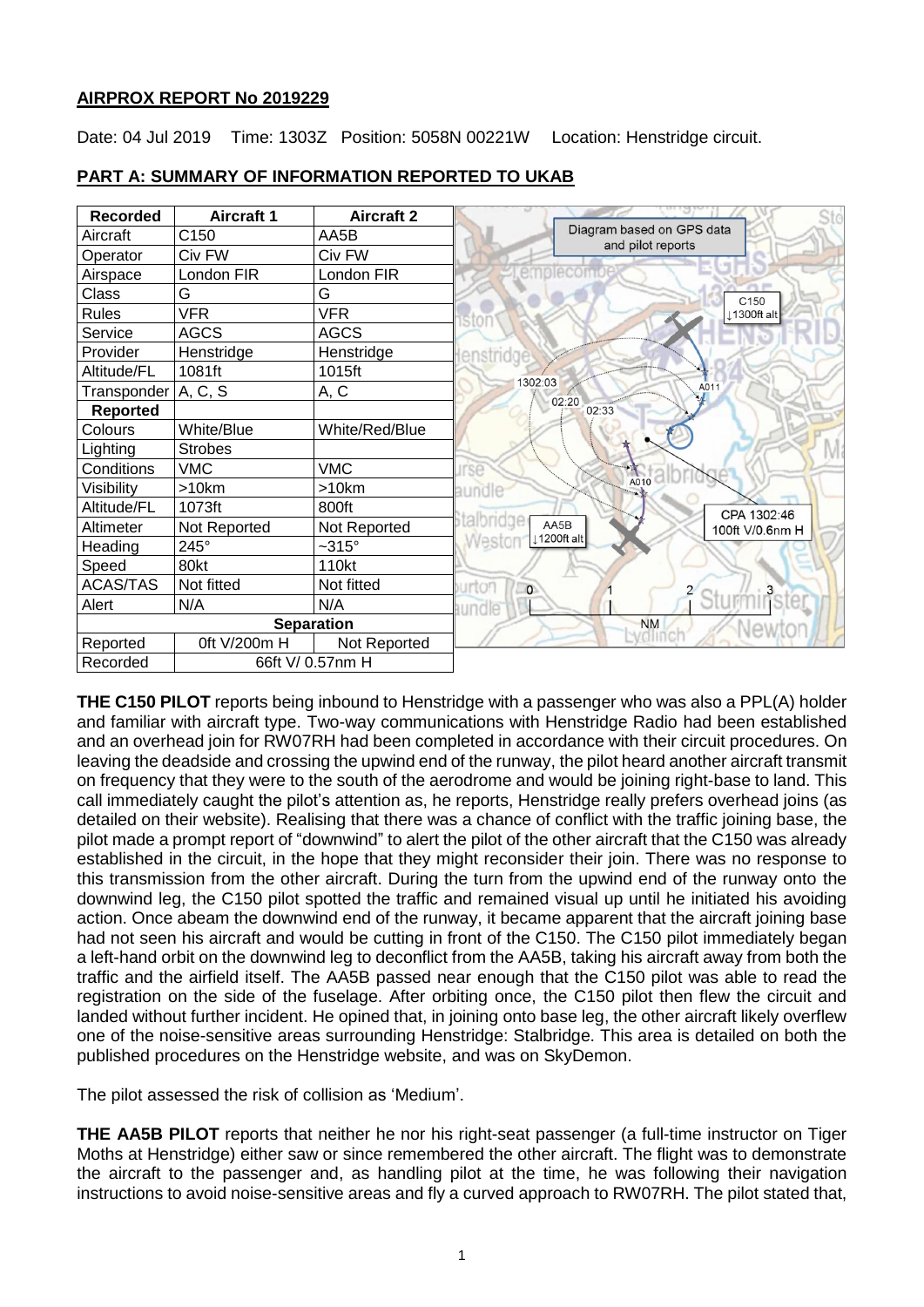since this Airprox, he has been advised by the same Tiger Moth instructor that right-base joins for RW07RH are perfectly normal procedures for Henstridge. The pilot reports being a little surprised at the report of the other pilot saying he was so close he could read the registration on the side of his aircraft, and also that he performed a left orbit on downwind. In his view, it would perhaps have been safer if the C150 pilot had passed behind the AA5B and extended the downwind leg accordingly. Had the AA5B pilot seen the C150 then, because the AA5B was ahead of the Cessna in the circuit, he would have continued on right-base and descended to avoid conflict. He considered this incident to be a normal event on visual circuits and is part of the day-to-day VFR responsibility of see-and-be-seen.

The pilot assessed the risk of collision as 'None'.

**THE AIR/GROUND OPERATOR** does not recall anything unusual about the flow of traffic in the circuit at the time in question.

## **Factual Background**

The weather at RNAS Yeovilton was recorded as follows:

METAR EGDY 041250Z 02004KT CAVOK 23/09 Q1024 NOSIG RMK BLU BLU=

### **Analysis and Investigation**

### **UKAB Secretariat**

The C150 and AA5B pilots shared an equal responsibility for collision avoidance and not to operate in such proximity to other aircraft as to create a collision hazard. <sup>1</sup> An aircraft operated on or in the vicinity of an aerodrome shall conform with or avoid the pattern of traffic formed by other aircraft in operation. 2

## **Summary**

An Airprox was reported when a C150 and an AA5B flew into proximity in the Henstridge visual circuit at 1303hrs on Thursday 4<sup>th</sup> July 2019. Both pilots were operating under VFR in VMC and in receipt of an AGCS from Henstridge.

## **PART B: SUMMARY OF THE BOARD'S DISCUSSIONS**

Information available consisted of reports from both pilots and a report from the Air/Ground Operator involved. Relevant contributory factors mentioned during the Board's discussions are highlighted within the text in bold, with the numbers referring to the Contributory Factors table displayed in Part C.

The Board first considered the actions of the C150 pilot. Members were in agreement that he had taken reasonable actions to alert the AA5B pilot to his presence in the circuit but that this did not necessarily indicate that the AA5B pilot was aware that the C150 was downwind. Some members wondered whether the C150 pilot had considered, during his downwind leg, what actions he would take should the pilot of the AA5B continue with his join ahead of him – the C150 pilot had been visual with the AA5B throughout the time he was downwind and it seemed to the Board that, by the time the C150 pilot had decided to take action to increase separation, he was already closer than he would have preferred to be and a perhaps avoidable orbit at the end of the downwind leg had then been his only feasible option (**CF4, CF6**).

Turning to the actions of the AA5B pilot, the Board discussed the possibility that neither of the crew in the AA5B had either heard or assimilated the C150 pilot's positional calls, possibly due to in-cockpit exchanges regarding the navigational features for the 'curved approach' to RW07RH. Furthermore, the AA5B pilot's report states that neither of them saw (**CF5**) or remembered there being a C150 in the

 $\overline{a}$ <sup>1</sup> SERA.3205 Proximity.

<sup>2</sup> SERA.3225 Operation on and in the Vicinity of an Aerodrome.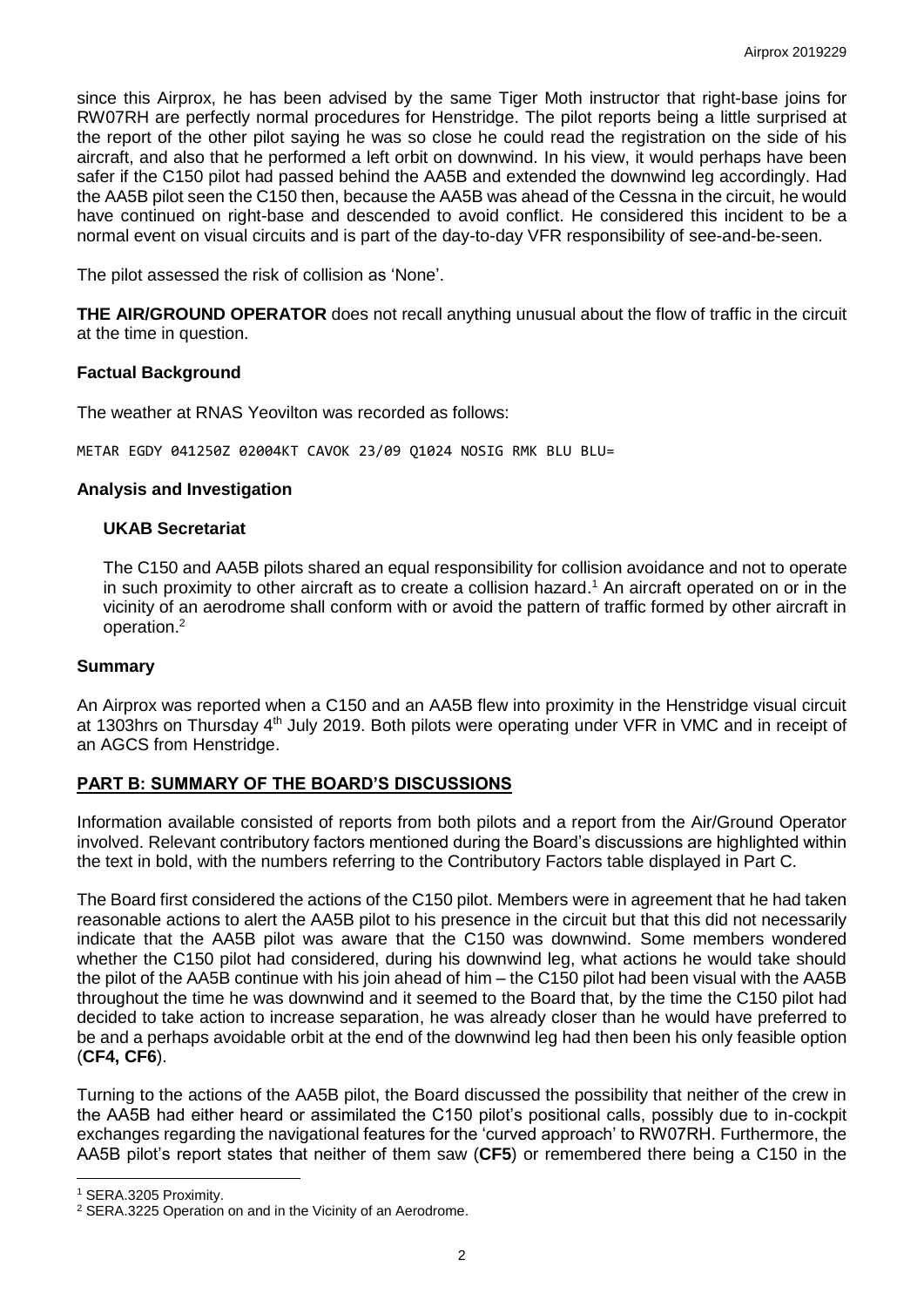circuit at the time of their recovery. This led the Board to surmise that the AA5B pilot, having either not assimilated all the cues to the presence of the C150, or looked downwind and not seen the Cessna, believed that there was no conflicting traffic at the time he was joining right-base. Notwithstanding, the Board was unanimous that it had been for the AA5B pilot to integrate with the C150 already established in the circuit, which the AA5B pilot could not achieve because he was unaware that there was anything with which to integrate (**CF2, CF3**). In this respect, members were uneasy about the AA5B pilot's comments that, even if he had seen the C150, he would have continued 'because he was ahead'; his was the aircraft that was joining the circuit in which the C150 was already established, and so it was for the AA5B pilot to integrate to avoid the C150, noting that integrating ahead of another aircraft, if there is room to do so, is perfectly acceptable.

The Board then discussed the role of the Henstridge Air/Ground Operator and quickly concluded that there was nothing more that he could have done to prevent the Airprox. He could not have known that the AA5B pilot had not assimilated the C150 pilot's radio calls and, in any case, he was not required to monitor the aircraft under an Air/Ground Service (**CF1**). It was, however, observed by Board members that there was a discrepancy in the 2 pilots' respective understanding of what were 'acceptable' joining procedures at Henstridge (noting that the Air/Ground Operator made no comment about the validity of the AA5B pilot's join); a GA member proffered that, if the right-base join for RW07RH was indeed a typical joining procedure at Henstridge, then this should be published on the Henstridge website and also in the UK AIP to ensure the widest possible awareness of the correct procedure.

When considering the risk, the Board took into account the fact that the AA5B pilot was unaware of the presence of the C150 but that this had been mitigated by the C150 pilot remaining visual with the AA5B throughout the downwind leg. With a CPA measured from the pilots' respective GPS log files of circa 70ft vertically and 0.57nm laterally, members agreed that, although safety had been degraded, there had been no risk of collision because the C150 pilot was always visual with the AA5B; risk Category C.

Subsequent to the Board, further evidence in the form of GPS log files that showed the actual tracks of both aircraft became available. This allowed a more accurate depiction and analysis of the event to be constructed. Pilots are reminded of the value of including all relevant recorded data, accurately reporting equipment fit and operating state, and providing as fulsome a description of relevant events as possible when submitting their reports, so that the Board has as much material as possible with which to conduct their deliberations.

# **PART C: ASSESSMENT OF CONTRIBUTORY FACTORS AND RISK**

Contributory Factors:

|     | 2019229                                                        |                                            |                                                                                  |  |  |  |  |  |  |
|-----|----------------------------------------------------------------|--------------------------------------------|----------------------------------------------------------------------------------|--|--|--|--|--|--|
| CF. | Factor                                                         | <b>Description</b>                         | Amplification                                                                    |  |  |  |  |  |  |
|     | <b>Ground Elements</b>                                         |                                            |                                                                                  |  |  |  |  |  |  |
|     | • Situational Awareness and Action                             |                                            |                                                                                  |  |  |  |  |  |  |
| 1   | Contextual                                                     | • Situational Awareness and Sensory Events | Not required to monitor the aircraft under the agreed<br>service                 |  |  |  |  |  |  |
|     | <b>Flight Elements</b>                                         |                                            |                                                                                  |  |  |  |  |  |  |
|     | • Regulations, Processes, Procedures and Compliance            |                                            |                                                                                  |  |  |  |  |  |  |
| 2   | <b>Human Factors</b>                                           | • Flight Crew ATM Procedure Deviation      | Regulations/procedures not complied with                                         |  |  |  |  |  |  |
|     | • Situational Awareness of the Conflicting Aircraft and Action |                                            |                                                                                  |  |  |  |  |  |  |
| 3   | <b>Human Factors</b>                                           | • Understanding/Comprehension              | Pilot did not assimilate conflict information                                    |  |  |  |  |  |  |
| 4   | <b>Human Factors</b>                                           | • Lack of Action                           | Pilot flew close enough to cause concern despite<br><b>Situational Awareness</b> |  |  |  |  |  |  |
|     | • See and Avoid                                                |                                            |                                                                                  |  |  |  |  |  |  |